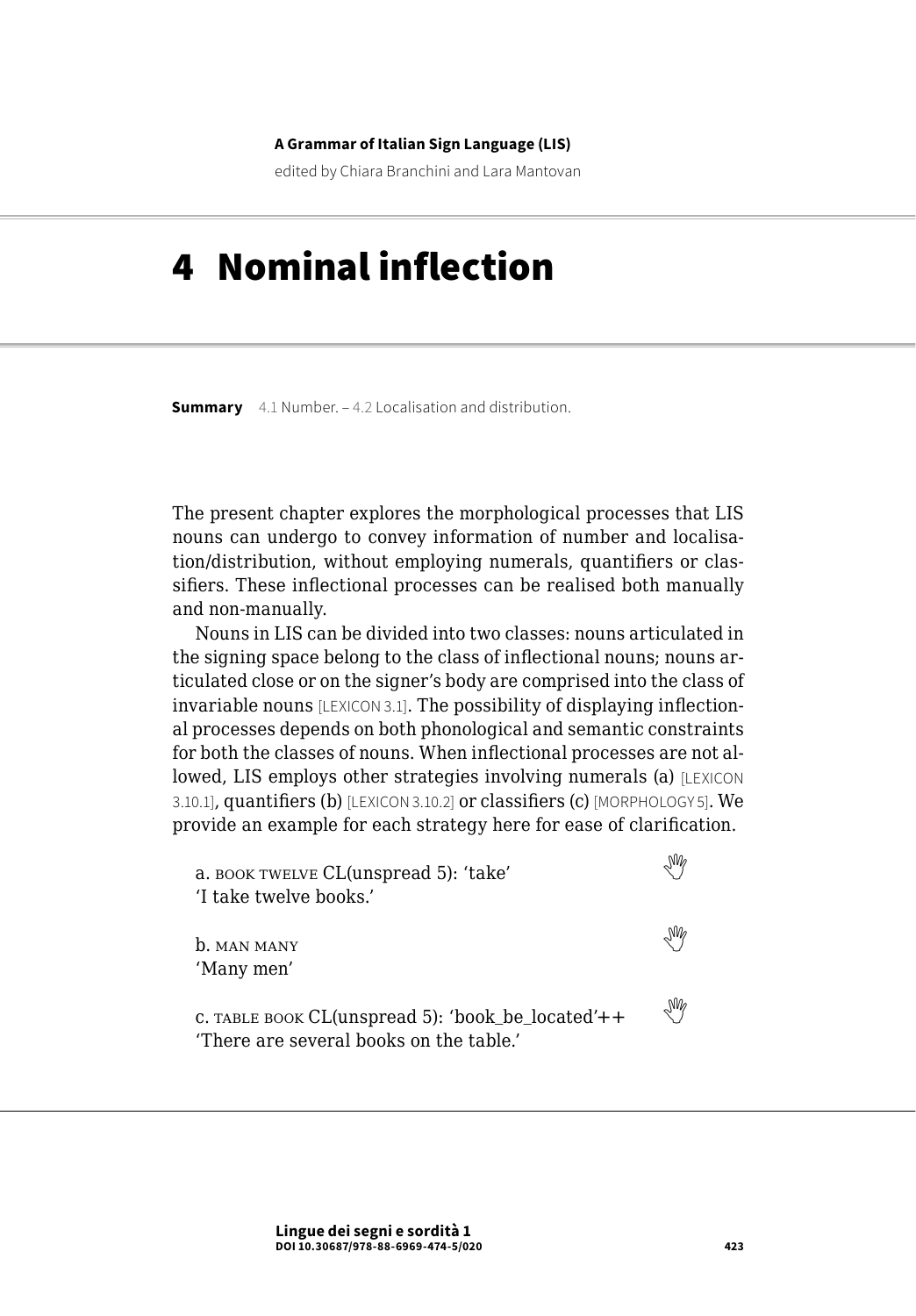<span id="page-1-0"></span>Notice that besides these strategies, plurality can be conveyed through inflection of the verb sign [MORPHOLOGY 3.1.2.2].

# **4.1 Number**

In these sections, we see the morphological modifications applying to LIS nominal signs to convey nominal plural marking. In general, manual inflectional processes are displayed by nouns articulated in the signing space, whereas invariable nouns can convey plurality by means of numerals, quantifiers or classifiers, or through specific non-manual markers occurring simultaneously to their articulation. However, we will see that there are some exceptions affecting some nouns of both the inflectional and invariable class.

### **4.1.1 Manual marking**

Manual marking refers to the morphological processes modifying the articulation of the nominal signs in order to convey plurality. In general, morphological modifications are displayed by signs belonging to the class of inflectional nouns. In LIS we find four main processes, which are described and exemplified below.

i) reduplication with dislocation: the movement of the sign for the noun is repeated and displaced within the signing space. This is exemplified by the sign house, whose citation form is shown in (a). To convey plurality, the sign is reduplicated and dislocated within the signing space (b).

| a. HOUSE                                      | M          |
|-----------------------------------------------|------------|
| b. $\text{HOUSE}++_{\text{ipsi}}$<br>'Houses' | $\sqrt{M}$ |

The same holds for one-handed signs such as CHILD (a), whose plural form derived through reduplication with dislocation is provided in (b).

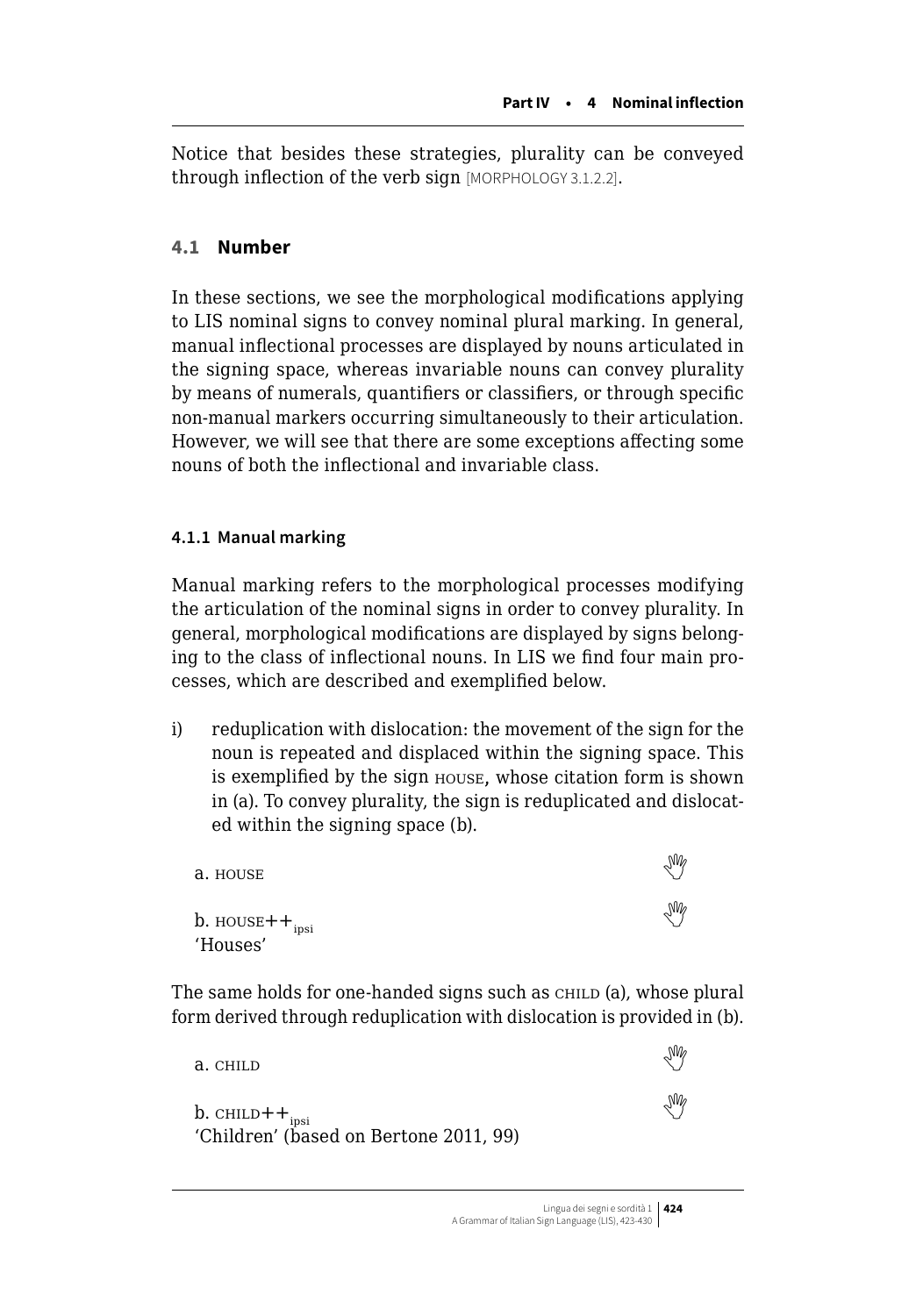ii) simultaneous reduplication by the non-dominant hand: onehanded signs can be articulated as two-handed signs in order to convey plurality. This is illustrated with the sign person (a), which conveys numerosity by being articulated as a two-handed sign (b).

| a. PERSON                                      | M  |
|------------------------------------------------|----|
| $b. dom:$ PERSON $++$<br>$n$ -dom: PERSON $++$ | JM |
| 'People'                                       |    |

Interestingly, the sign child can convey plurality by means of this morphological process as well, as illustrated below.

| $dom:$ $CHILD++$            |   |
|-----------------------------|---|
| n-dom: cнњp++               | ₩ |
| 'Children'                  |   |
| (based on Bertone 2011, 99) |   |

iii) reduplication without dislocation: plurality is conveyed by reduplicating the movement of the sign, which however does not change position within the signing space. To illustrate, the sign hour in its citation form (a) displays one single movement. In order to convey the plural, the sign can be reduplicated an indefinite number of times (b).

| a. HOUR        | $\mathbb{W}_{\rho}$    |
|----------------|------------------------|
| $b.$ HOUR $++$ | $\mathbb{W}_{\varphi}$ |
| 'Hours'        |                        |

iv) sideward movement without reduplication. This strategy is attested for the sign CHILD, which can incorporate a sideward movement without being reduplicated to convey the meaning 'children', as shown below.

 $\text{CHILD}_{\text{ipsi}}$ 'Children' (based on Bertone 2011, 99)



However, there are some signs that cannot show overt morphological marking to convey plurality despite being articulated in the neu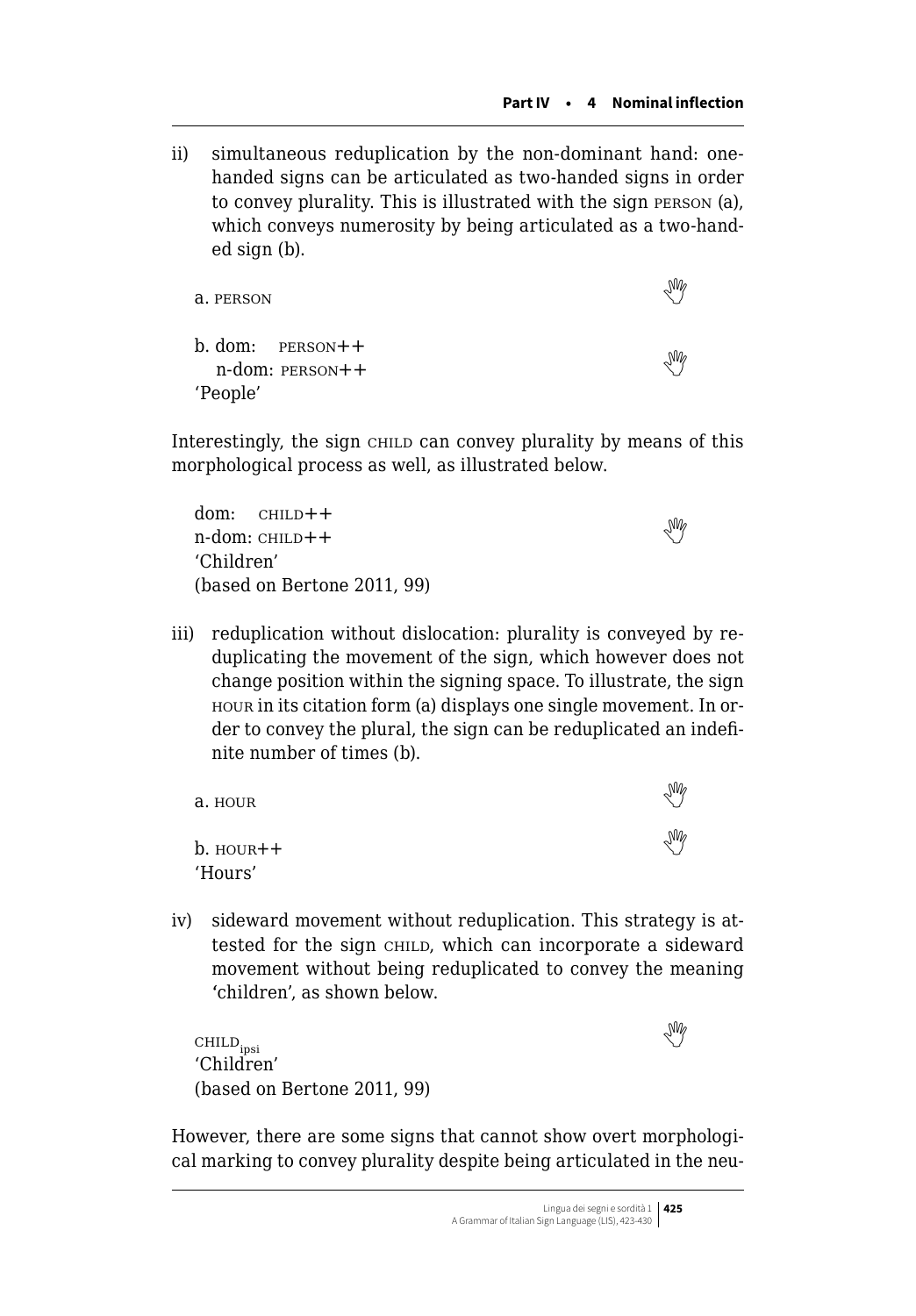tral space. These are: key, scissors, pen, plumber, salami, paint\_brush. These nouns cannot be reduplicated to convey information of numerosity because they are phonologically homophonous to the correspondent verb signs in all parameters but movement. Therefore, reduplication of this signs actually conveys a verbal meaning rather than plurality. We see a couple of examples below. In its citation form, the sign scissors is articulated as in (a). The reduplication of the sign in the signing space results in the verb cut with scissors (b).

| a. scissors                                                     |   |
|-----------------------------------------------------------------|---|
| <b>b.</b> SCISSORS CUT WITH SCISSORS<br>(To) cut with scissors. | M |

The sign key is articulated in its citation form as in (a). When reduplicated in the signing space, the sign conveys the meaning 'lock several doors' (b).

| a. KEY                     | M |
|----------------------------|---|
| $b.$ LOCK $++$             | M |
| '(To) lock several doors.' |   |

Therefore, these nouns employ numerals, quantifiers or classifiers to carry plurality features, as it happens for most of the nouns articulated on the signer's body. See in example (a) below the plural form of the sign key conveyed through the quantifier many, and in (b) the plural form of the sign scissors conveyed through reduplication of the dedicated entity classifier.

| a. KEY MANY<br>'Many keys'                                                       | M   |
|----------------------------------------------------------------------------------|-----|
| b. scissors $CL(V)$ : 'scissors_be_located'++ <sub>insi</sub><br>'Many scissors' | Ins |

#### **4.1.2 Non-manual marking**

The morphological strategies described in [MORPHOLOGY 4.1.1] for inflectional nouns can be combined with dedicated mouthings or mouth gestures. For instance, the plural form of the sign house, derived through reduplication with dislocation (a) is marked by the mouthing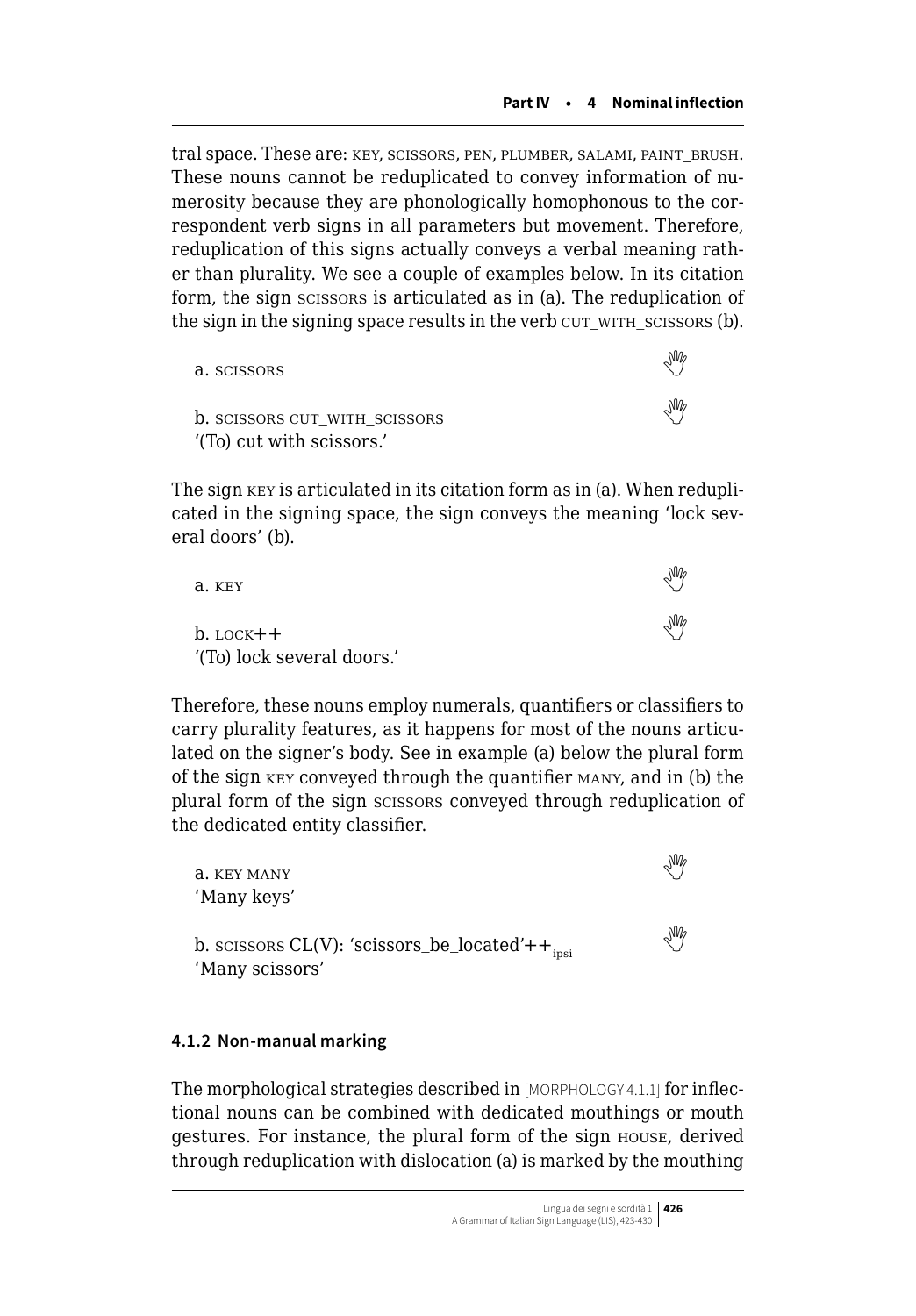of the vowel [a] (the first vowel of the corresponding Italian word *casa*) combined with furrowed eyebrows (fe). The plural form  $H$  HOUR++ (b), instead, is marked by the vowel [o] (the first vowel in the corresponding Italian word *ora*) combined with squinted eyes (sq).



Nouns articulated close or on the signer's body generally do not allow overt inflectional processes due to phonological constraints. However, some nouns can be marked by a specific non-manual marking in order to convey plurality: the signer repeats the articulation of the nominal sign for at least three times and marks each articulation through a head nod (hn) and/or a non-manual displacement moving the head from left to right. To illustrate, we show below the occurrence of these morphological modifications affecting the sign woman in order to convey the meaning 'women'.

| a. WOMAN                                      | M |
|-----------------------------------------------|---|
| hn                                            | M |
| $b.$ WOMAN $++$                               |   |
| 'Women' (based on Pizzuto, Corazza 1996, 182) |   |

In order to convey plurality, the articulation of the sign car is repeated and it is accompanied by non-manual displacement moving the head from left to right.

| a. CAT        | M |
|---------------|---|
| $b.$ CAT $++$ | N |
| 'Cats'        |   |

This strategy is detected only for some nouns: WOMAN, MAN, CAT, DOG, mother and father. However, it is not obligatory, and it is usually employed to convey an additional emphatic meaning.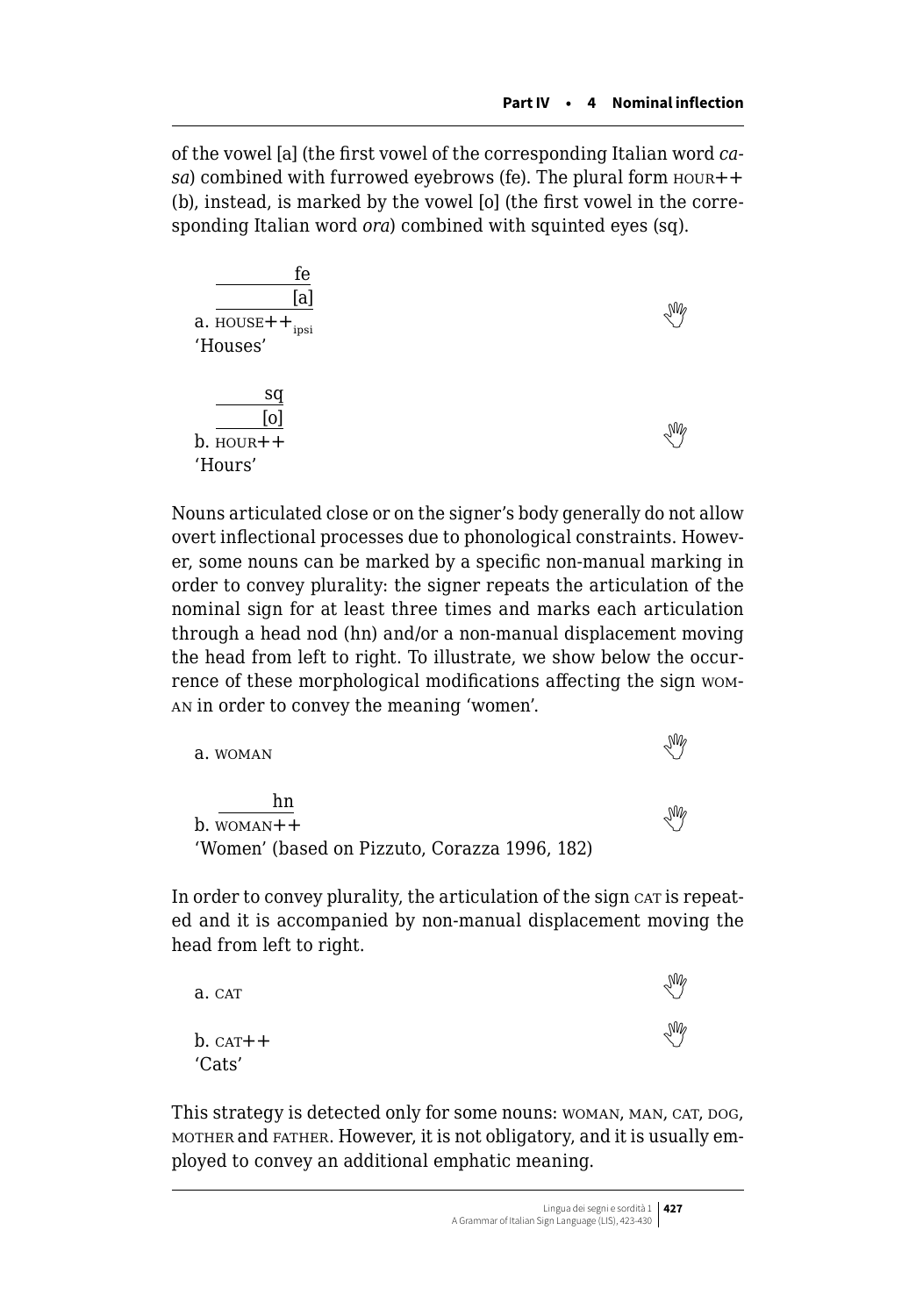# <span id="page-5-0"></span>**4.2 Localisation and distribution**

Besides employing classifiers [MORPHOLOGY 5], information of localisation and spatial distribution can be conveyed through overt morphological modifications of the articulation of the noun sign, which can be i) dislocated within the signing space, thus being articulated in a point of the signing space which is different from the point of articulation of the sign in its citation form, and/or ii) reduplicated. Reduplication simultaneously conveys information of both number and position, without the articulation of other elements (such as quantifiers or classifiers). In such cases, the loci of the signing space do not have grammatical functions of marking the arguments of the predicates, but they define the position of referents, thus space has an isomorphic function. In the example below, the signer specifies both number and position of the three boxes, without recurring to numerals or quantifiers.

 $\text{Box}_a \text{ Box}_b \text{ Box}_c$ **COMPARENTCOMPANY** 'A box on the right, one in the middle, and one on the left.'

When nouns cannot be displaced within the signing space due to phonological constraints (point of articulation or complex movement), to convey localisation and distribution they occur with pointing signs [LEXICON 3.7] or classifiers, which position them within the signing space [MORPHOLOGY 5] thus functioning as proforms. For instance, the sign MOTORCYCLE (a) is a two-handed asymmetrical sign that needs an entity classifier to display both features of number and localisation, through the incorporation of a sideward movement. The sign for pen, instead, is one of those signs whose reduplication carries verbal meaning [MORPHOLOGY 4.1.1], therefore it needs a classifier to be reduplicated and located in the signing space, as in (b).

a.MOTORCYCLE  $CL(3)$ : 'vehicle\_be\_located'<sub>insi</sub> 'The motorcycles are (parked) there.'

b.PEN CL(G): 'pen\_be\_located'++ 'There are many pens on the table.'

#### **Information on Data and Consultants**

The descriptions in this section are based on the references below. For information on data and consultants see the references. The video clips and images exemplifying the linguistic data have been produced by LIS native signers involved in the SIGN-HUB Project.